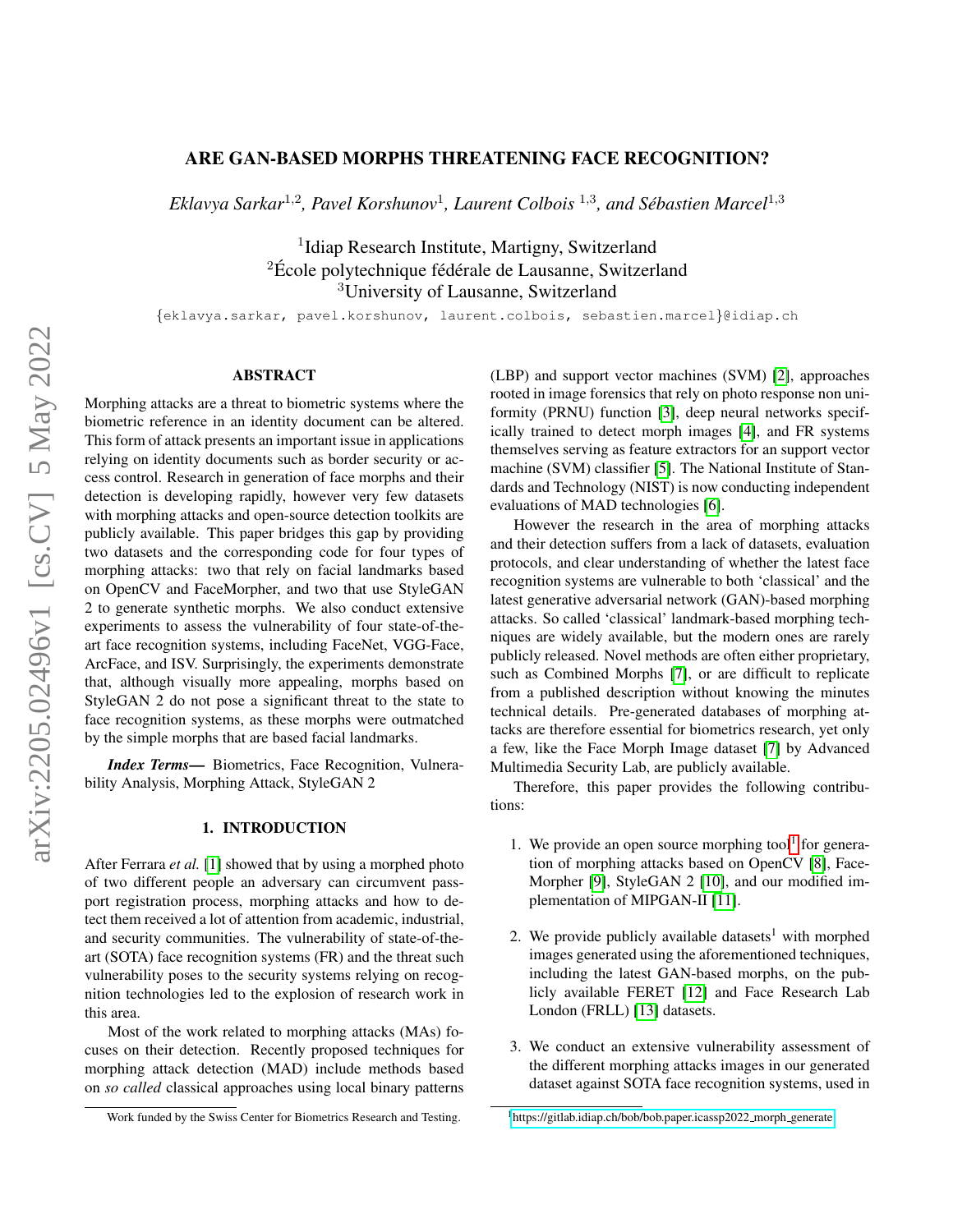

(a) Identity A (b) OpenCV (c) FaceMorpher (d) StyleGAN2 (e) MIPGAN-II (h) Identity B

<span id="page-1-0"></span>Fig. 1. Different types of generated morphed images from two identities in the FRLL dataset.

some of the latest morphing attacks vulnerability studies [\[14\]](#page-4-13). We specifically use the FaceNet [\[15\]](#page-4-14) VGG-Face [\[16\]](#page-4-15), ArcFace [\[17\]](#page-4-16), and ISV [\[18\]](#page-4-17) systems, which are pre-trained on 'clean' bona fide databases.

We also highlight that the majority of existing work on Morphing Attacks (MAs) only consider the 'typical' scenario where the morphs are used to attack the enrollment process of face recognition. This paper, to the best of our knowledge is amount the the first to evaluate two scenarios: i) when morphs attack the the enrollment process, and ii) when they are used to attack the probing process, which is similar to a presentation attack [\[19\]](#page-4-18).

## 2. MORPH GENERATION

In this section, we present the datasets with bona fide faces and the different tools, including GAN-based, that we use to generate the morphing images for the vulnerability experiments.

## 2.1. Datasets

We used FERET [\[12\]](#page-4-11) and FRLL [\[13\]](#page-4-12) datasets of facial images to generate the morphs. FERET was selected because it is the *de facto* the standard datasets commonly used in papers on morphing attack detection [\[14,](#page-4-13) [20\]](#page-4-19) and it has large number of images of different identities. The FRLL dataset is also ideal for creating morphing attacks because it contains close-up frontal face images of very high visual quality and  $1350 \times 1350$  resolution, shot under *uniform* illumination with large varieties in ethnicity, pose, and expression. Each face is annotated using 189 facial landmarks, which is notably a very high number, as typical landmarks detectors provide no more than 68-70 landmarks. The main limitation of FRLL dataset, compared to FERET, is the limited number 102 of different identities with 53 males and 49 females.

For each dataset, we select bona fide (or original) face pairs for morph generation by following the existing protocols used in previous work. For FERET, we follow the protocols used in the work by Scherhag *et al.* [\[14\]](#page-4-13) that were kindly provided by the authors. For FRLL dataset, we follow the protocols used in AMSL Face Morph Image dataset by Neubert *et al.* [\[7\]](#page-4-6). Using these protocols (essentially, which facial image pairs to morph), we generated morphs using four different methods: based on OpenCV, based on FaceMorpher, based on StyleGAN 2, and a modified MIPGAN-II [\[11\]](#page-4-10).

## 2.2. Morphing Tools

As representatives of the 'classical' landmark-based morphing tools, we provide two commonly used open source face morphing algorithms. First one is the OpenCV-based algorithm, referred throughout the paper as *OpenCV*, which is an adaptation of an open-source implementation [\[8\]](#page-4-7) for morphing faces using 68-point annotator from Dlib library [\[21\]](#page-4-20). Face landmarks are obtained for each of the two bona fide source images and are used to form Delaunay triangles, which are in-turn warped and alpha blended.

FaceMorpher [\[9\]](#page-4-8), referred to as *FaceMorpher*, is another open-source landmark-based morphing algorithm, but with the STASM [\[22\]](#page-4-21) landmark detector instead. Both algorithms create morphs with noticeable ghosting artefacts for all three datasets, as the region outside the area covered by these landmarks is simply averaged.

Following the advances in generative adversarial networks (GANs), there were attempts to generate morphed images using a GAN instead of landmark-based methods [\[23,](#page-4-22) [24\]](#page-4-23). In this paper, we adapted the latest StyleGAN 2 [\[10\]](#page-4-9), referred throughout the paper as *StyleGAN2*, to develop a morphing algorithm which can generate high resolution realistic looking faces with no noticeable artifacts. The StyleGAN 2 was pre-trained on the FFHQ dataset introduced in [\[25\]](#page-4-24).

The faces are cropped to obtain the same landmark alignment as in the FFHQ dataset. The images are then projected into the  $W$  space of StyleGAN 2 by optimizing the input latent style vector that is fed to the generator network, such that it minimizes the perceptual loss between the generated and real image [\[10\]](#page-4-9). Once an associated latent vector has been computed for each of the source images, morphs can be generated by linearly interpolating between two latent vectors, and feeding the interpolated vector back into the generator.

This technique yields very realistic looking morphs without visual artefacts, however, since StyleGAN does not have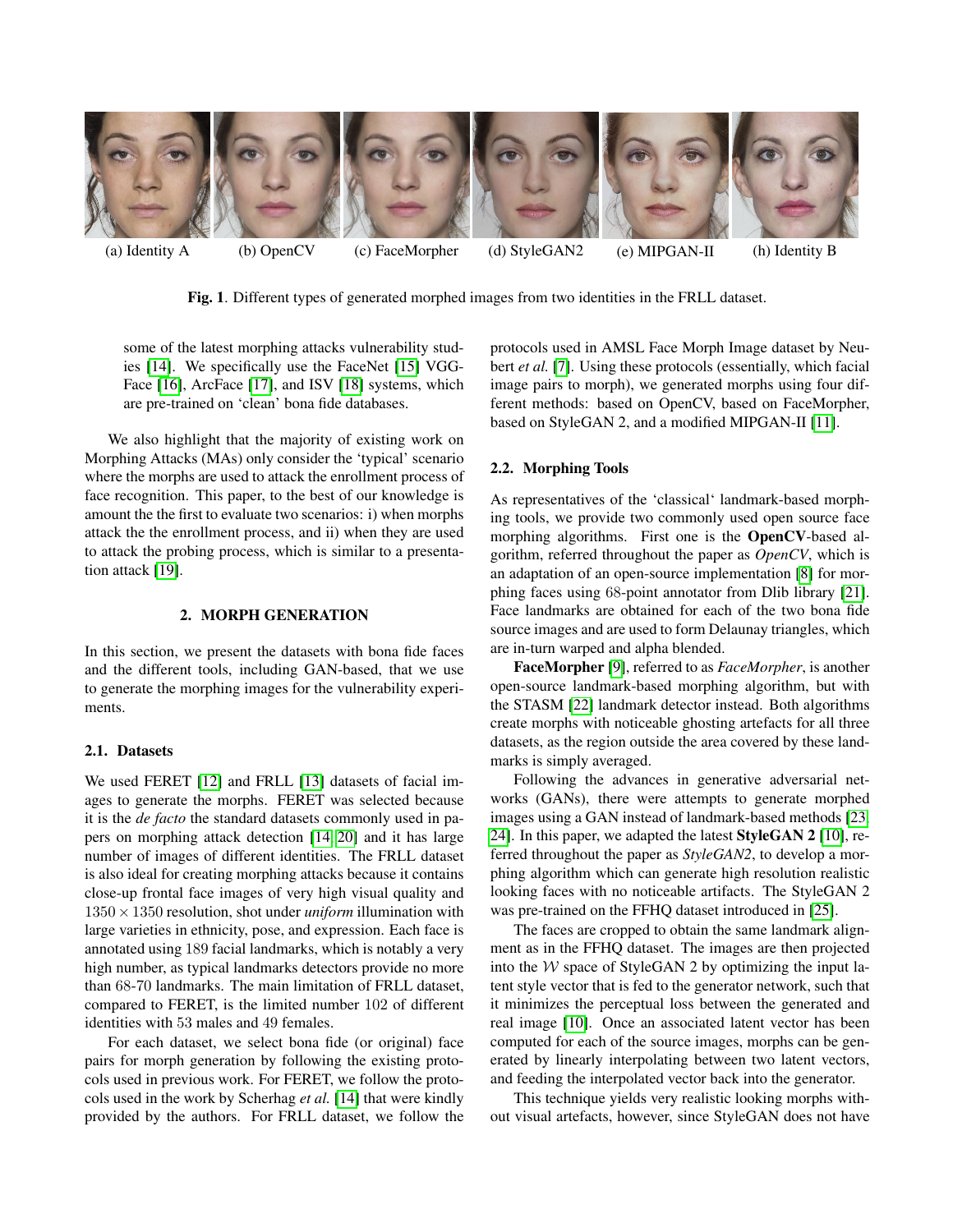any information about the identities in bona fide images, there is no guarantee that the resulted morph is actually a blend of these identities (see the example in Figure [1\(](#page-1-0)d) for an idea).

For this purpose, we implemented a modified version of the recent MIPGAN-II technique [\[11\]](#page-4-10), referred throughout the paper as *MIPGAN-II*, which improves on the StyleGAN 2 morphs, by *further* optimizing the interpolated latent vector with four additional weighted losses, which help to preserve the identity information and structural correspondence of the two bona-fide images. The main difference in our versions of MIPGAN is that we use the pre-trained VGGFace model with the ResNet50 backbone as feature extractor in the identity loss, instead of a pre-trained embedding extractor with ResNet50 as backbone using the ArcFace loss.

Both, StyleGAN2 and MIPGAN-II GAN-based morphs require the projected images to be at a high resolution ( $1024 \times$ 1024 after cropping), and work better with an uniform background, which makes the FRLL dataset particularly appropriate. A side note observation of using GAN-based techniques for generating morphs is that it is equally easy to generate high-quality morphs for smiling expressions as it is for the neutral faces, which is not possible with typical landmarkbased tools.

Using four (two 'classical' and two GAN-based) morphing tools, we generate 529 morphs per each tool for FERET datasets using the same protocols as in [\[14\]](#page-4-13), and 1222 morphs per tool images for FRLL, following the morph generation protocol defined in ASML Face Morph Image dataset. It is to be noted that the protocols insure not to morph across genders and ethnicities, and only interpolate images if neither or only one of the two subjects is wearing glasses.

#### 3. EVALUATION PROTOCOLS

## <span id="page-2-1"></span>3.1. Face Recognition Systems

To evaluate vulnerability of face recognition against morphing attacks, we used publicly available pre-trained FaceNet [\[15\]](#page-4-14), ArcFace [\[17\]](#page-4-16), and VGG-Face [\[16\]](#page-4-15) architectures. We used the last fully connected layers of these networks as features and the cosine distance as a classifier. For a given test face, the confidence score of whether it belongs to a reference model is the cosine distance between the average reference feature vector and the feature vector of a test face. These systems are the state of the art recognition systems with Facenet showing 99.63% [\[15\]](#page-4-14), ArcFace – 99.53 [\[17\]](#page-4-16), and VGG-Face – 98.95% [\[16\]](#page-4-15) accuracies on the labeled faces in the wild (LFW) dataset.

We also used an inter-session variability (ISV) based face recognition [\[18\]](#page-4-17), pre-trained on the MOBIO [\[26\]](#page-4-25) dataset, as a 'classical' baseline. The DCT features computed on overlapping blocks of  $40 \times 40$  were used for the ISV-based system of 512 Gaussian mixture models (GMMs) and 160 dimensional subspace.

#### 3.2. Evaluation Metrics

In a verification process, the user attempting to authenticate presents a biometric probe and a claimed identity, and can be classified into one of the following 3 categories. *A) Genuine user* (BF): probe and claimed identity both correctly belong to the user. *B) Zero-effort impostor* (BF): probe belongs to the user, but the claimed identity corresponds to a different enrolled user. *C) Morph attack impostor* (MA): probe matches the claimed identity but does not correspond to the user.

The *verification* performance is typically evaluated with the following metrics.

- *False Match Rate (FMR)* [\[20\]](#page-4-19): proportion of zero-effort impostors that are falsely authenticated.
- *False Non-Match Rate (FNMR)* [\[20\]](#page-4-19): proportion of genuine users which are falsely rejected.
- *Mated Morph Presentation Match Rate (MMPMR)* [\[27\]](#page-4-26): proportion of morphs attacks impostors accepted by the face recognition system.

#### <span id="page-2-2"></span>3.3. Evaluation scenarios

In general, there are two main scenarios under which a face recognition system is evaluated: a bona fide (BF) scenario where both the reference and probes images as genuine, so there are no attacks and the system is assumed to perform under the conditions it was designed for; and the morphing attack (MA) scenario when morphs are introduced to the face recognition with a malicious intent to spoof the recognition. There are also two variants of MA scenario, when a morphed image can be either used as a reference, i.e., FR system is hijacked during enrollment process (typical morphing attack scenario), or a morphed image is used as a probe, which is similar to presentation attack scenario [\[19\]](#page-4-18).

The number of reference and probe images for each evaluation scenario is summarized in Table [1.](#page-2-0)

<span id="page-2-0"></span>

| <b>Dataset</b> | Morphs as  | BF  | MA  | <b>Impostors</b> |
|----------------|------------|-----|-----|------------------|
| <b>FERET</b>   | References | 529 | 791 | 418.439          |
|                | Probes     | 791 | 529 | 418,439          |
| FRI L          | References | 91  | 584 | 1.984            |
|                | Probes     | 584 | 91  | 4.153            |

Table 1. Number of images in different evaluation scenarios.

It is also to be noted that we did not split datasets into training, development, and test subsets but used each whole dataset as one single test set, as all used FR systems were pretrained on other databases. Furthermore, we choose the decision threshold to compute MMPMR value for MA scenario based on FMR value computed in the bona fide scenario, thus removing the need for a development set.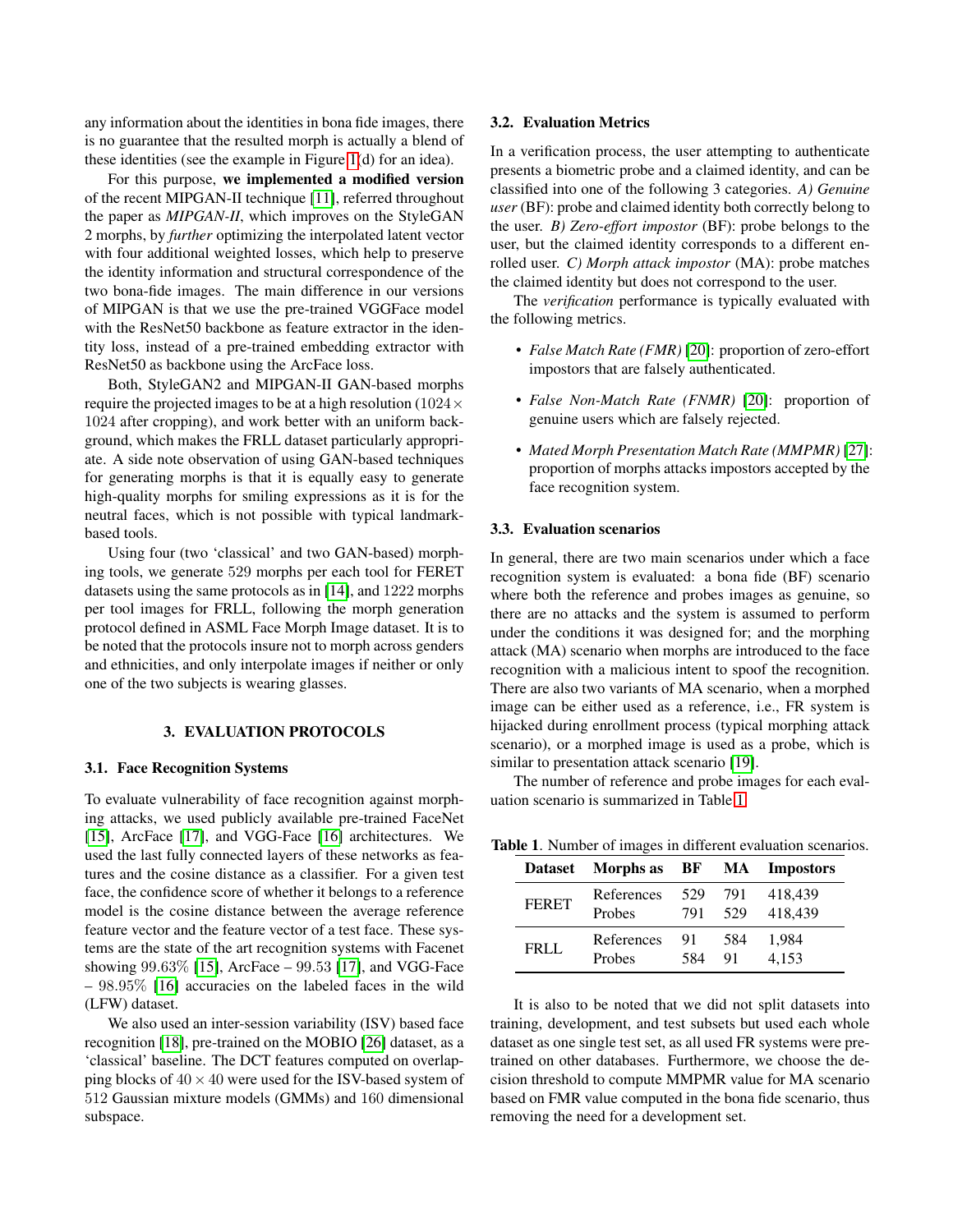### 4. EXPERIMENTAL RESULTS

Table [2](#page-3-0) summarizes the results of the vulnerability assessment of the several face recognition systems (described in section [3.1\)](#page-2-1) under the different morphing attack scenarios (as explained in section [3.3\)](#page-2-2). The MMPMR metric is calculated by setting the decision threshold at FMR=0.1% in the bona fide scenario.

<span id="page-3-0"></span>Table 2. MMPMR @ FMR =  $0.1\%$ (Morphs as references — Morphs as probes) [%]

| Tools       | <b>FRS</b> | <b>FRLL</b>   | <b>FERET</b>  |
|-------------|------------|---------------|---------------|
| OpenCV      | FaceNet    | $83.3 - 72.0$ | $41.1 - 40.6$ |
|             | Arcface    | $59.8 - 73.8$ | $34.6 - 35.2$ |
|             | VGG        | $39.7 - 48.6$ | $22.0 - 21.0$ |
|             | <b>ISV</b> | $59.8 - 97.8$ | $44.8 - 58.4$ |
| FaceMorpher | FaceNet    | $64.5 - 68.2$ | $39.9 - 40.3$ |
|             | Arcface    | $57.6 - 75.3$ | $34.1 - 34.8$ |
|             | VGG        | $23.4 - 47.1$ | $20.5 - 18.3$ |
|             | <b>ISV</b> | $56.1 - 96.1$ | $42.6 - 56.5$ |
| StyleGAN2   | FaceNet    | $5.9 - 11.0$  | $1.6 - 1.3$   |
|             | Arcface    | $9.8 - 18.3$  | $2.4 - 2.5$   |
|             | VGG        | $3.0 - 9.1$   | $2.0 - 1.5$   |
|             | <b>ISV</b> | $9.2 - 43.6$  | $2.7 - 3.4$   |
| MIPGAN-II   | FaceNet    | $47.2 - 62.7$ | $32.9 - 32.3$ |
|             | Arcface    | $32.0 - 46.5$ | $26.0 - 25.1$ |
|             | VGG        | $15.9 - 30.4$ | $14.5 - 13.2$ |
|             | <b>ISV</b> | $3.6 - 23.7$  | $7.3 - 9.6$   |

The results in Table [2](#page-3-0) reveal a number of interesting observations. The StyleGAN2-morphs do not pose a significant threat to the state of the art face recognition systems, compared to landmark-based morphs, despite being of higher visual quality, and with very few ghosting artefacts. This likely occurs because the original pixels of both contributing images are still present in the features after landmark-based morphgeneration pipeline is applied, and are later picked up during face recognition, thus successfully fooling the FR systems. Conversely, the StyleGAN pipeline conserves no pixel traces of the original contributing subjects, other than the positions of the facial landmarks, as it generates the morphed image by interpolating the projected vectors in the  $W$  latent space. The interpolated vector fed back through the synthesis network does not contain the features of both identities, and instead is perceived as a new, different identity altogether.

This is further proved when the MIPGAN-II morphs which purposefully use four additional losses to further optimize the generated morph in an attempt to conserve the identities of the two source subjects: the vulnerability is significantly higher than with naive linear-interpolation in the StyleGAN  $W$  space. However, our implementation of MIPGAN-II lead to twice as low MMPMR rates compared to the numbers reported in original MIPGAN-II paper [\[11\]](#page-4-10). Such significant disparity in results is puzzling but a few elements could contribute to it:

A) It appears that rather than using the  $W$  space of Style-GAN 2 for generating the morphs, as we did in our implementation, the authors of MIPGAN-II paper [\[11\]](#page-4-10) instead used the  $W + [28]$  $W + [28]$  latent space of StyleGAN, as they seem to describe their latent projections as a concatenation of 18 different 512 dimensional  $w$  vectors, one for each layer of the StyleGAN architecture. We believe that using  $W$  space is more reasonable as operating in  $W+$  does not guarantee a visual realism of resulted morphs. However, this point is hard to verify, since the authors of MIPGAN-II [\[11\]](#page-4-10) did not release their code and their paper is not very explicit about this aspect.

B) The pre-trained StyleGAN model in [\[11\]](#page-4-10) was finetuned on their test dataset (FRGCv2 [\[29\]](#page-4-28)), which made the generated morphs to appear visually and structurally very similar to the original images in the dataset. This type of 'trick' clearly would increase the chanced of the morphs to be more threatening to face recognition, which was tested on the same dataset.

Table [2](#page-3-0) also demonstrates that the more accurate face recognition system is the more vulnerable it is to morphing attacks, which is also in line with the findings reported for presentation attacks [\[30\]](#page-4-29). This trend is especially evident when we compare a more accurate and deeper FaceNet architecture with VGG for all databases and types of morphs.

We can also notice that the results for the scenario when morphs attack the enrollment process (see 'morphs as references' sub-columns in Table [2\)](#page-3-0) are very similar to the results for the scenario when morphs are used as probes (see 'morphs as probes' sub-columns) for the FERET morphs database. However, in the case of FRLL, the face recognition systems are clearly more vulnerable to the scenario when morphs are used as probes. It means that the quality of original images used to create morphs may lead to more threatening morphs in the presentation attack scenarios, rather than when attacking FR systems from the inside.

### 5. CONCLUSION

In this paper, we assess the level of vulnerability of existing face recognition systems, based on VGG-Face, ArcFace, and FaceNet neural network models, against four morphing attacks, including two 'classical' morphs based on facial landmarks and two based on StyleGAN 2. The results demonstrate that 'classical' morphs still are of the highest threat to the face recognition while GAN-based morphs, despite their higher visual appeal, do not pose as much of a thread to automated system. We also note that the face recognition systems that are better at recognition are also more vulnerable to morphing attacks. We publicly release the databases we generated and used, and provide all tools for generating morphs and running the evaluation experiments as an open source package.